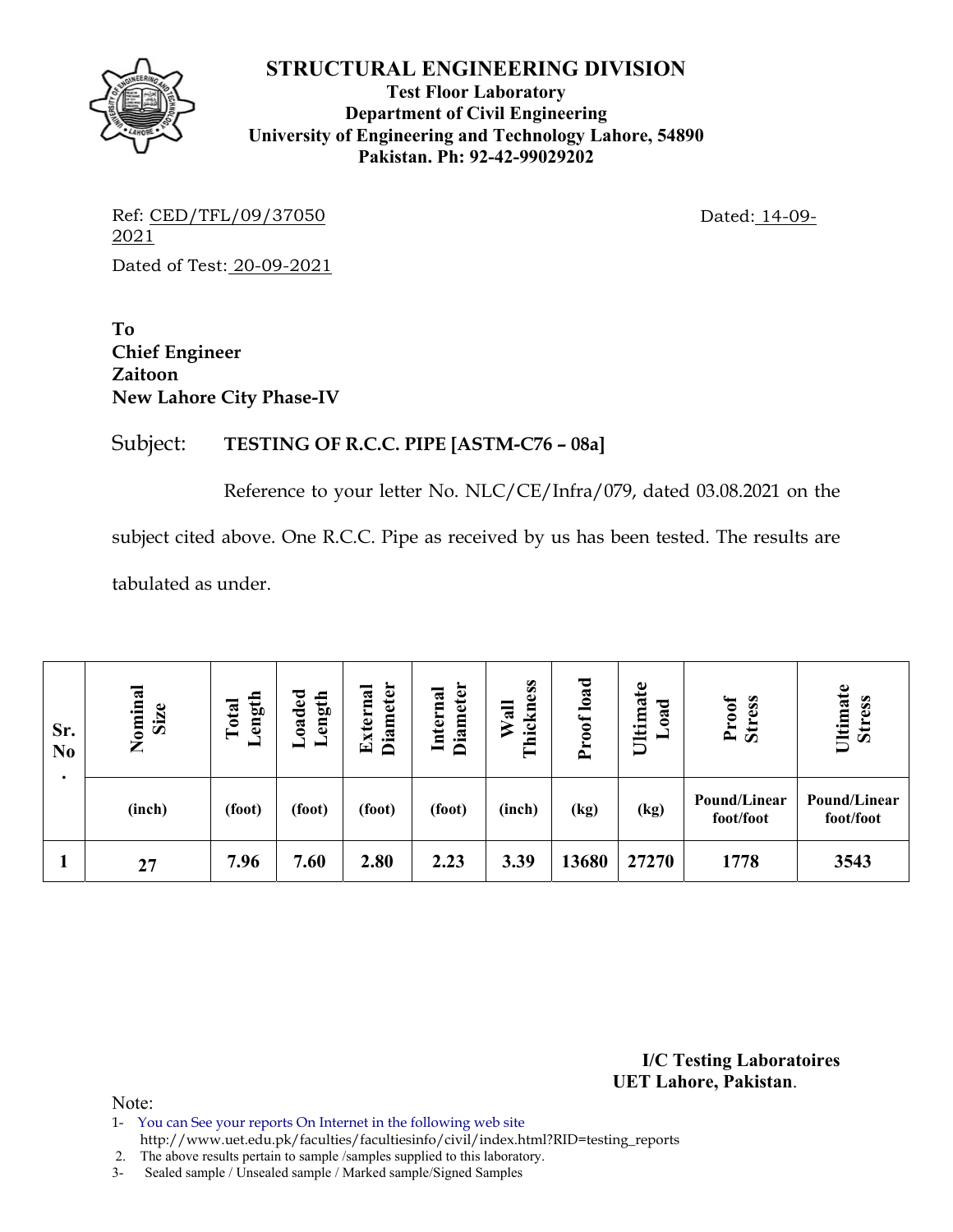

**Test Floor Laboratory Department of Civil Engineering University of Engineering and Technology Lahore, 54890 Pakistan. Ph: 92-42-99029202** 

Ref: CED/TFL/09/37053 Dated: 15-09-2021

Date of Test: 20-09-2021

**To, M/S Lahore RCC Pipe Factory Lahore**

Subject: **- CALIBRATION OF PRESSURE GAUGE (MARK: TFL/09/37053)** (Page # 1/1)

Reference to your Letter No. Nil, Dated: 15/09/2021 on the subject cited above. One Pressure Gauge as received by us has been calibrated. The results are tabulated as under:

| <b>Total Range</b>       | Zero - | 6000 (Psi) |
|--------------------------|--------|------------|
| <b>Calibrated Range:</b> | Zero - | 5000 (Psi) |

| <b>Gauge Reading (Psi)</b>          | 500  | 1000  | 1500  | 2000  | 2500  | 3000  | 3500  | 4000  | 4500  | 5000  |
|-------------------------------------|------|-------|-------|-------|-------|-------|-------|-------|-------|-------|
| Calibrated Load (k g)               | 9200 | 15500 | 22100 | 29000 | 35500 | 42400 | 48800 | 56200 | 63100 | 70200 |
| <b>Calibrated Pressure</b><br>(Psi) | 661  | 1113  | 1588  | 2083  | 2550  | 3046  | 3505  | 4037  | 4533  | 5043  |

The Ram Area use for Calibration = 198 cm2



**I/C Testing Laboratoires UET Lahore, Pakistan**.

- 1- You can See your reports On Internet in the following web site http://www.uet.edu.pk/faculties/facultiesinfo/civil/index.html?RID=testing\_reports
- 2. The above results pertain to sample /samples supplied to this laboratory.
- 3- Sealed sample / Unsealed sample / Marked sample/Signed Samples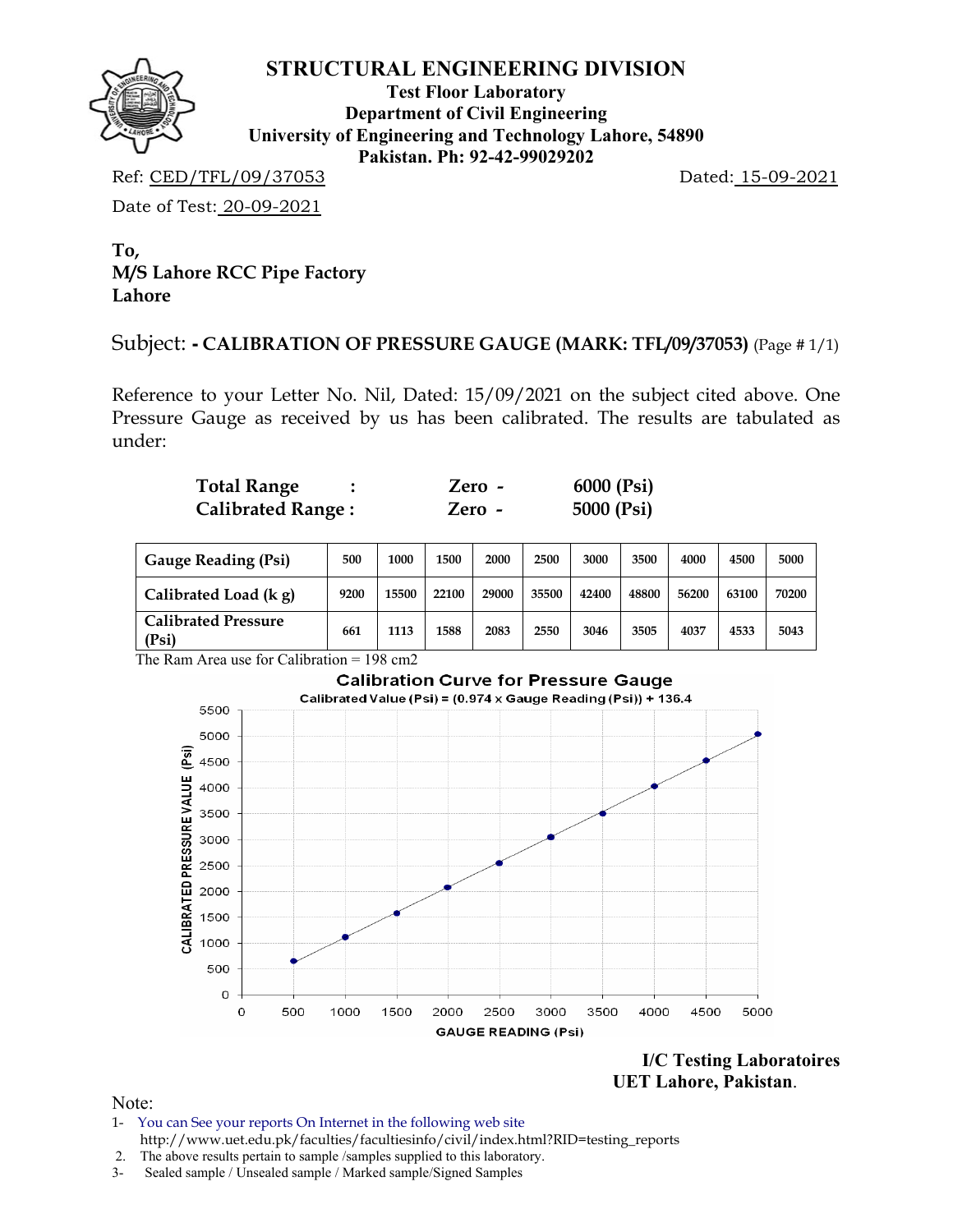

### **Test Floor Laboratory Department of Civil Engineering University of Engineering and Technology Lahore, 54890 Pakistan. Ph: 92-42-99029202**

To, Sr. Manager Civil Luky Cement Limited, Pezu 800 TPD Line-2 at Luky Cement Limited, Pezu Reference # CED/TFL 37061 (Dr. Qasim Khan) Dated: 17-09-2021 Reference of the request letter # LCL/Civil/Line-2/2021/9/514 Dated: 17-09-2021

**Tension Test Report** (Page -1/1) Date of Test 20-09-2021

Gauge length 8 inches

Description Deformed Steel Bar Tensile and Bend Test as per ASTM-A615

| Sr. No.      | Weight         |         | Diameter/<br><b>Size</b><br>(mm) |         | Area<br>$(in^2)$ | <b>Yield load</b>                                   | <b>Breaking</b><br>Load |                                                                   | <b>Yield Stress</b><br>(psi) |         | <b>Ultimate Stress</b><br>(psi) | Elongation | Elongation  | Remarks |
|--------------|----------------|---------|----------------------------------|---------|------------------|-----------------------------------------------------|-------------------------|-------------------------------------------------------------------|------------------------------|---------|---------------------------------|------------|-------------|---------|
|              | $\frac{2}{10}$ | Nominal | Actual                           | Nominal | Actual           | (kg)                                                | (kg)                    | Nominal                                                           | Actual                       | Nominal | <b>Actual</b>                   | (inch)     | $\geqslant$ |         |
| 1            | 4.213          | 32      | 31.89                            | 1.25    | 1.238            | 39200                                               | 52000                   | 69136                                                             | 69780                        | 91711   | 92600                           | 1.40       | 17.5        |         |
| $\mathbf{2}$ | 4.228          | 32      | 31.95                            | 1.25    | 1.243            | 40200                                               | 52000                   | 70900                                                             | 71300                        | 91711   | 92300                           | 1.50       | 18.8        |         |
| 3            | 4.150          | 32      | 31.65                            | 1.25    | 1.220            | 42400                                               | 53400                   | 74780                                                             | 76620                        | 94181   | 96500                           | 1.50       | 18.8        |         |
| 4            | 4.492          | 32      | 32.93                            | 1.25    | 1.320            | 41600                                               | 52800                   | 73369                                                             | 69440                        | 93122   | 88200                           | 1.50       | 18.8        |         |
| 5            | 4.208          | 32      | 31.88                            | 1.25    | 1.237            | 40400                                               | 52400                   | 71253                                                             | 71990                        | 92417   | 93400                           | 1.30       | 16.3        |         |
| 6            | 4.133          | 32      | 31.59                            | 1.25    | 1.215            | 42000                                               | 52800                   | 74075                                                             | 76210                        | 93122   | 95800                           | 1.30       | 16.3        |         |
| 7            | 4.126          | 32      | 31.56                            | 1.25    | 1.213            | 31600                                               | 40200                   | 55732                                                             | 57440                        | 70900   | 73100                           | 1.40       | 17.5        |         |
| 8            | 4.334          | 32      | 32.35                            | 1.25    | 1.274            | 30800                                               | 39200                   | 54321                                                             | 53290                        | 69136   | 67900                           | 1.70       | 21.3        |         |
| 9            | 4.227          | 32      | 31.95                            | 1.25    | 1.243            | 30400                                               | 38000                   | 53616                                                             | 53930                        | 67020   | 67500                           | 1.30       | 16.3        |         |
| 10           | 4.351          | 32      | 32.41                            | 1.25    | 1.279            | 27200                                               | 36000                   | 47972                                                             | 46880                        | 63492   | 62100                           | 1.60       | 20.0        |         |
|              |                |         |                                  |         |                  |                                                     |                         | Note: only ten samples for tensile and five samples for bend test |                              |         |                                 |            |             |         |
|              |                |         |                                  |         |                  |                                                     | <b>Bend Test</b>        |                                                                   |                              |         |                                 |            |             |         |
|              |                |         |                                  |         |                  | 32mm Dia Bar Bend Test Through 180° is Satisfactory |                         |                                                                   |                              |         |                                 |            |             |         |
|              |                |         |                                  |         |                  | 32mm Dia Bar Bend Test Through 180° is Satisfactory |                         |                                                                   |                              |         |                                 |            |             |         |
|              |                |         |                                  |         |                  | 32mm Dia Bar Bend Test Through 180° is Satisfactory |                         |                                                                   |                              |         |                                 |            |             |         |
|              |                |         |                                  |         |                  | 32mm Dia Bar Bend Test Through 180° is Satisfactory |                         |                                                                   |                              |         |                                 |            |             |         |

32mm Dia Bar Bend Test Through 180º is Satisfactory

**I/C Testing Laboratoires UET Lahore, Pakistan**.

Note:

1- You can See your reports On Internet in the following web site http://www.uet.edu.pk/faculties/facultiesinfo/civil/index.html?RID=testing\_reports

2. The above results pertain to sample /samples supplied to this laboratory.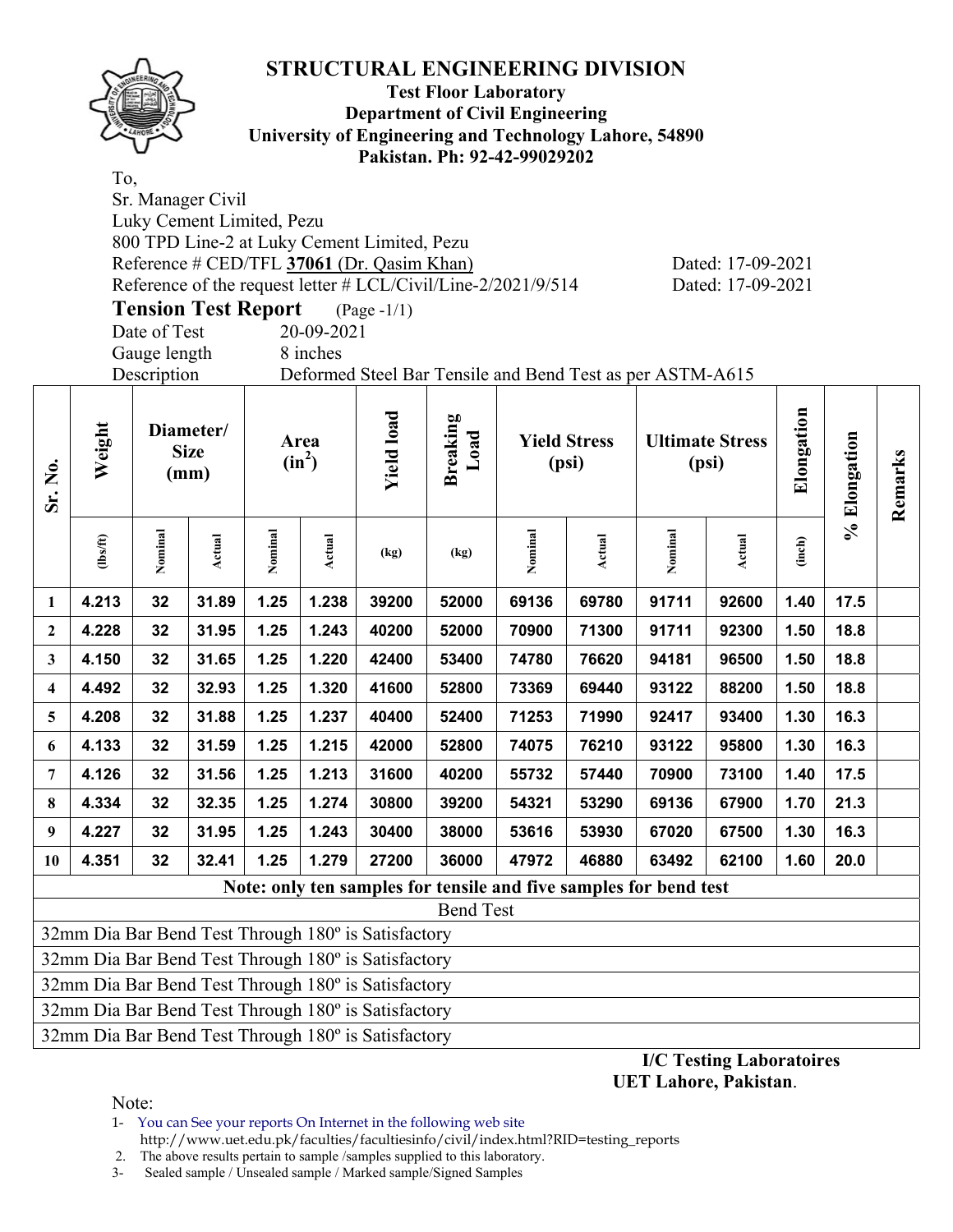

**Test Floor Laboratory Department of Civil Engineering University of Engineering and Technology Lahore, 54890 Pakistan. Ph: 92-42-99029202** 

To, M.S Firdus Ahmed Lahore

Reference # CED/TFL **37064** (Dr. Qasim Khan) Dated: 17-09-2021 Reference of the request letter # Nil Dated: 17-09-2021

### **Tension Test Report** (Page – 1/1) Date of Test 20-09-2021 Gauge length 2 inches

Description Wire Tensile Test

| Sr. No.                  | Weight                           |                          | Diameter/<br><b>Size</b><br>(mm) |                          | Area<br>$\text{(mm}^2)$  | <b>Yield load</b>                       | <b>Breaking</b><br>Load      | <b>Yield</b><br><b>Stress</b> | <b>Ultimate</b><br><b>Stress</b> | Elongation                   | % Elongation             | Remarks |
|--------------------------|----------------------------------|--------------------------|----------------------------------|--------------------------|--------------------------|-----------------------------------------|------------------------------|-------------------------------|----------------------------------|------------------------------|--------------------------|---------|
|                          | $\frac{(\text{kg/m})}{\text{m}}$ | Nominal                  | <b>Actual</b>                    | Nominal                  | <b>Actual</b>            | (kg)                                    | (kg)                         | (MPa)                         | (MPa)                            | (inch)                       |                          |         |
| $\mathbf{1}$             | 0.064                            | 3.25                     | 3.22                             | --------                 | 8.1                      |                                         | 730                          |                               | 880                              | 0.30                         | 15.0                     |         |
| $\mathbf{2}$             | 0.062                            | 3.25                     | 3.16                             | ---------                | 7.9                      |                                         | 810                          |                               | 1012                             | 0.30                         | 15.0                     |         |
| $\blacksquare$           | $\overline{\phantom{a}}$         | $\blacksquare$           | $\blacksquare$                   | $\overline{\phantom{0}}$ |                          | $\qquad \qquad \blacksquare$            | $\overline{\phantom{a}}$     | $\overline{\phantom{0}}$      | $\overline{\phantom{a}}$         | $\qquad \qquad \blacksquare$ | $\overline{\phantom{a}}$ |         |
| $\blacksquare$           | $\overline{\phantom{0}}$         | $\overline{\phantom{a}}$ | $\overline{\phantom{a}}$         | $\overline{\phantom{0}}$ | $\overline{\phantom{a}}$ | $\qquad \qquad \blacksquare$            | $\qquad \qquad \blacksquare$ | $\overline{\phantom{0}}$      | $\overline{\phantom{a}}$         | $\blacksquare$               | $\overline{\phantom{a}}$ |         |
| $\overline{\phantom{0}}$ | $\overline{\phantom{0}}$         | $\blacksquare$           | $\overline{\phantom{0}}$         | $\overline{\phantom{0}}$ |                          | $\overline{\phantom{0}}$                | $\qquad \qquad \blacksquare$ | $\overline{\phantom{a}}$      | $\overline{\phantom{a}}$         | $\overline{a}$               | $\overline{\phantom{a}}$ |         |
| -                        | $\overline{\phantom{0}}$         | $\overline{\phantom{0}}$ | $\overline{\phantom{a}}$         | $\overline{a}$           |                          | $\overline{\phantom{a}}$                | $\overline{\phantom{0}}$     | $\overline{\phantom{a}}$      | $\qquad \qquad \blacksquare$     | -                            | $\overline{\phantom{a}}$ |         |
|                          |                                  |                          |                                  |                          |                          | Note: only two samples for tensile test |                              |                               |                                  |                              |                          |         |
|                          |                                  |                          |                                  |                          |                          |                                         |                              |                               |                                  |                              |                          |         |
|                          |                                  |                          |                                  |                          |                          | <b>Bend Test</b>                        |                              |                               |                                  |                              |                          |         |
|                          |                                  |                          |                                  |                          |                          |                                         |                              |                               |                                  |                              |                          |         |
|                          |                                  |                          |                                  |                          |                          |                                         |                              |                               |                                  |                              |                          |         |
|                          |                                  |                          |                                  |                          |                          |                                         |                              |                               |                                  |                              |                          |         |

### **I/C Testing Laboratoires UET Lahore, Pakistan**.

Note:

1- You can See your reports On Internet in the following web site http://www.uet.edu.pk/faculties/facultiesinfo/civil/index.html?RID=testing\_reports

2. The above results pertain to sample /samples supplied to this laboratory.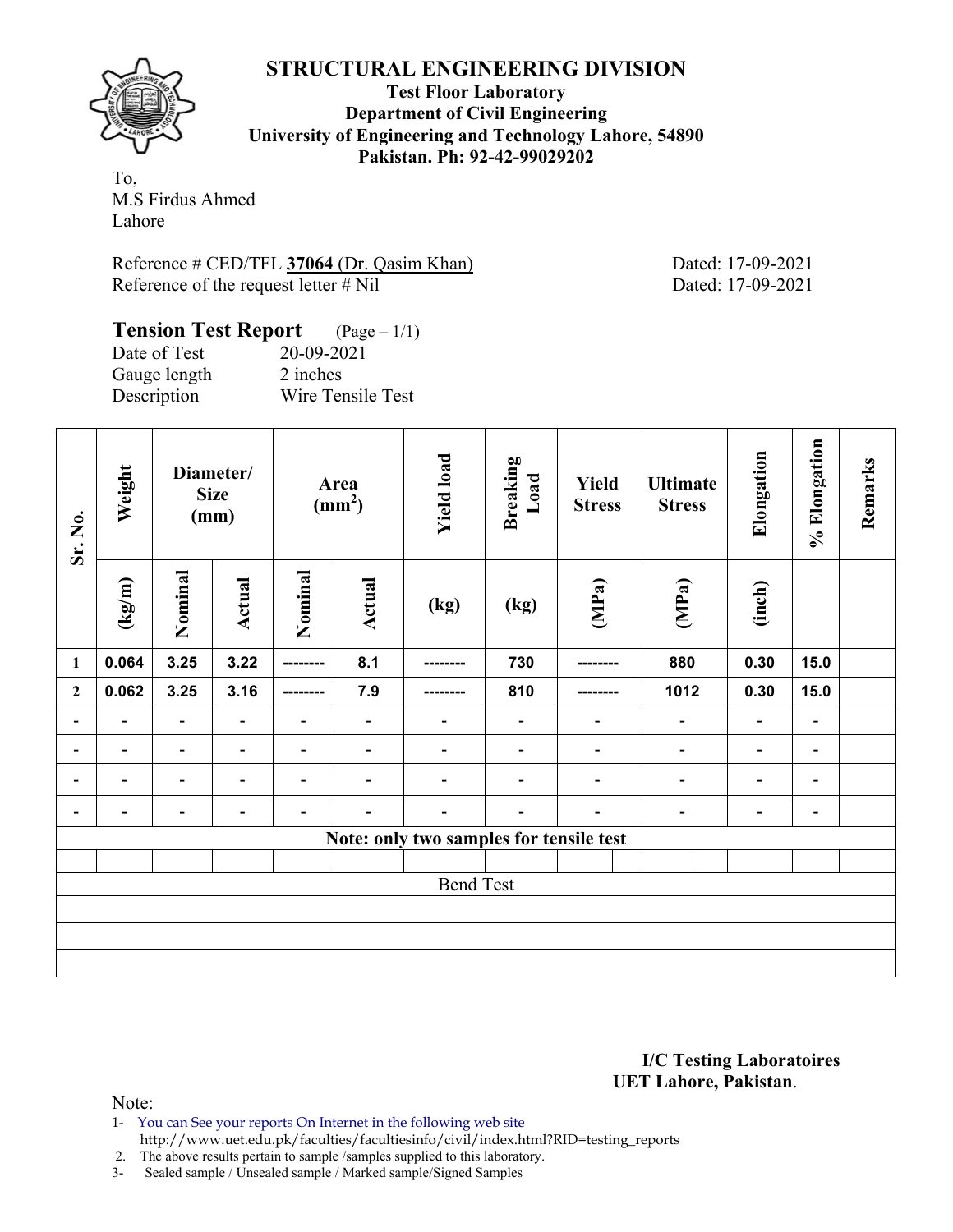

**Test Floor Laboratory Department of Civil Engineering University of Engineering and Technology Lahore, 54890 Pakistan. Ph: 92-42-99029202** 

To, Manager QC Country Developers (Pvt) Ltd 46-G Model Town Lahore (Creative Constructors)

Reference # CED/TFL **37065** (Dr. Qasim Khan) Dated: 17-09-2021 Reference of the request letter # CD-21-Testing/ST/46G-003 Dated: 15-09-2021

# **Tension Test Report** (Page -1/1) Date of Test 20-09-2021 Gauge length 8 inches Description Deformed Steel Bar Tensile and Bend Test as per ASTM-A615

| Sr. No.        | Weight                                        |                          | Diameter/<br><b>Size</b> |                          | Area<br>$(in^2)$         | <b>Yield load</b> | <b>Breaking</b><br>Load |         | <b>Yield Stress</b><br>(psi) |                                                               | <b>Ultimate Stress</b><br>(psi) | Elongation               | % Elongation | Remarks           |
|----------------|-----------------------------------------------|--------------------------|--------------------------|--------------------------|--------------------------|-------------------|-------------------------|---------|------------------------------|---------------------------------------------------------------|---------------------------------|--------------------------|--------------|-------------------|
|                | $\frac{2}{10}$                                | Nominal<br>$(\#)$        | Actual<br>(inch)         | Nominal                  | <b>Actual</b>            | (kg)              | (kg)                    | Nominal | Actual                       | Nominal                                                       | Actual                          | (inch)                   |              |                   |
| 1              | 0.377                                         | $\mathbf{3}$             | 0.376                    | 0.11                     | 0.111                    | 3900              | 4900                    | 78200   | 77550                        | 98200                                                         | 97500                           | 1.00                     | 12.5         |                   |
| $\blacksquare$ |                                               | $\blacksquare$           |                          | ٠                        |                          |                   |                         |         |                              | $\blacksquare$                                                | $\blacksquare$                  | ۰                        |              | Supreme<br>Mughal |
|                |                                               | $\overline{\phantom{0}}$ |                          |                          |                          |                   |                         |         |                              |                                                               | $\overline{a}$                  | $\overline{a}$           |              |                   |
|                |                                               | $\overline{\phantom{0}}$ |                          |                          |                          |                   |                         |         |                              |                                                               | -                               | $\overline{\phantom{0}}$ |              |                   |
|                |                                               | $\overline{\phantom{0}}$ |                          | $\overline{\phantom{0}}$ | $\overline{\phantom{0}}$ |                   |                         |         |                              |                                                               | $\overline{\phantom{0}}$        | $\overline{a}$           |              |                   |
|                |                                               |                          |                          |                          |                          |                   |                         |         |                              |                                                               |                                 | $\overline{\phantom{0}}$ |              |                   |
|                |                                               |                          |                          |                          |                          |                   |                         |         |                              | Note: only o samples for tensile and one sample for bend test |                                 |                          |              |                   |
|                |                                               |                          |                          |                          |                          |                   |                         |         |                              |                                                               |                                 |                          |              |                   |
|                |                                               |                          |                          |                          |                          |                   | <b>Bend Test</b>        |         |                              |                                                               |                                 |                          |              |                   |
|                | #3 Bar Bend Test Through 180° is Satisfactory |                          |                          |                          |                          |                   |                         |         |                              |                                                               |                                 |                          |              |                   |
|                |                                               |                          |                          |                          |                          |                   |                         |         |                              |                                                               |                                 |                          |              |                   |
|                |                                               |                          |                          |                          |                          |                   |                         |         |                              |                                                               |                                 |                          |              |                   |

**I/C Testing Laboratoires UET Lahore, Pakistan**.

- 1- You can See your reports On Internet in the following web site http://www.uet.edu.pk/faculties/facultiesinfo/civil/index.html?RID=testing\_reports
- 2. The above results pertain to sample /samples supplied to this laboratory.
- 3- Sealed sample / Unsealed sample / Marked sample/Signed Samples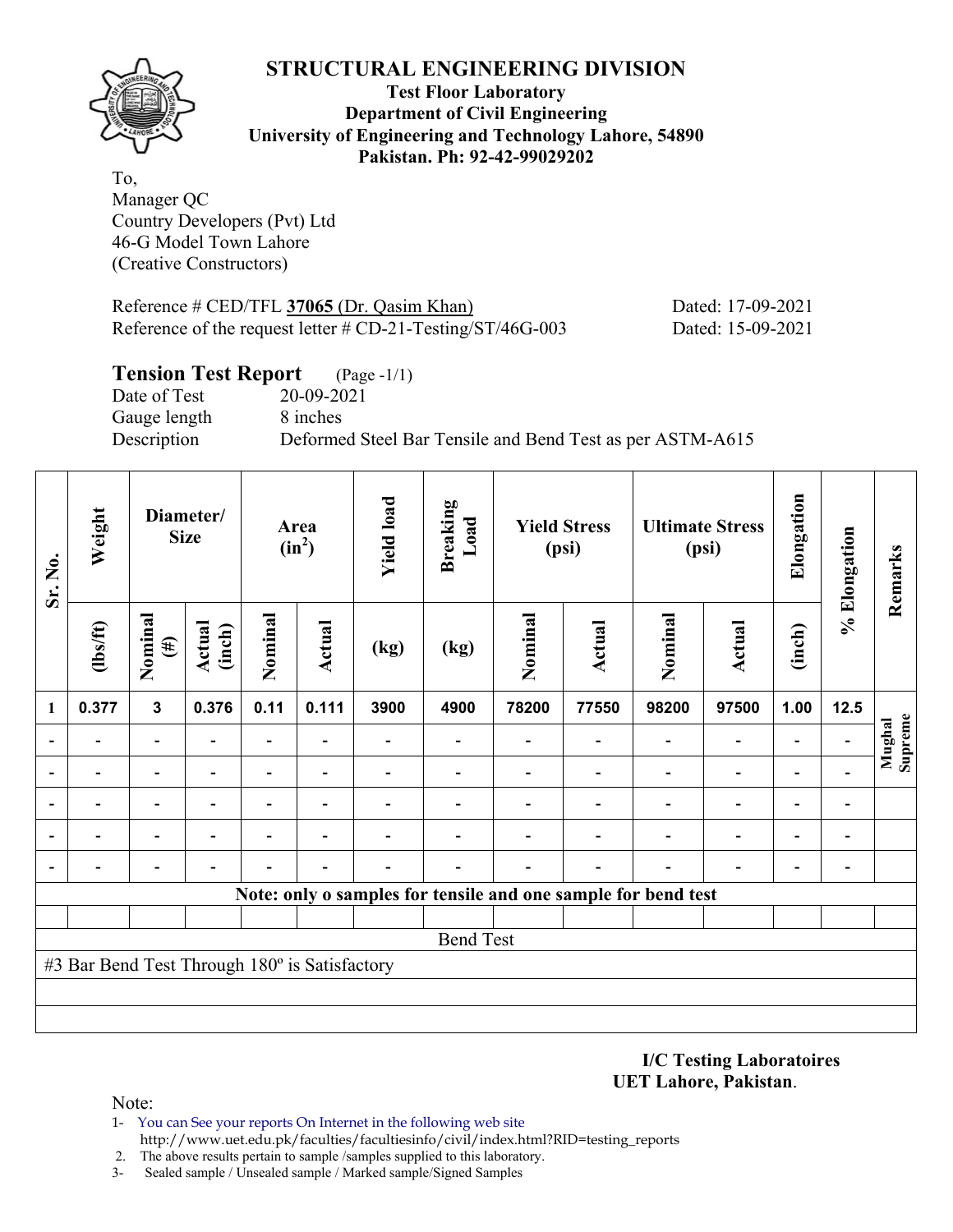

### **Test Floor Laboratory Department of Civil Engineering University of Engineering and Technology Lahore, 54890 Pakistan. Ph: 92-42-99029202**

To, The University of Lahore Lahore (Lahore Business School (LBS) - The University of Lahore) (NEVCON Construction)

Reference # CED/TFL **37066** (Dr. Qasim Khan) Dated: 17-09-2021 Reference of the request letter # Nil Dated: 17-09-2021

# **Tension Test Report** (Page -1/1) Date of Test 20-09-2021 Gauge length 8 inches Description Deformed Steel Bar Tensile and Bend Test as per ASTM-A615

| Sr. No.      | Weight                                        |                   | Diameter/<br><b>Size</b> |                          | Area<br>$(in^2)$ | <b>Yield load</b> | <b>Breaking</b><br>Load                                         |         | <b>Yield Stress</b><br>(psi) |         | <b>Ultimate Stress</b><br>(psi) | Elongation     | % Elongation   | Remarks    |
|--------------|-----------------------------------------------|-------------------|--------------------------|--------------------------|------------------|-------------------|-----------------------------------------------------------------|---------|------------------------------|---------|---------------------------------|----------------|----------------|------------|
|              | (1bs/ft)                                      | Nominal<br>$(\#)$ | <b>Actual</b><br>(inch)  | Nominal                  | Actual           | (kg)              | (kg)                                                            | Nominal | <b>Actual</b>                | Nominal | <b>Actual</b>                   | (inch)         |                |            |
| 1            | 0.388                                         | $\mathbf{3}$      | 0.381                    | 0.11                     | 0.114            | 3600              | 5200                                                            | 72200   | 69640                        | 104200  | 100600                          | 1.20           | 15.0           |            |
| $\mathbf{2}$ | 0.392                                         | $\mathbf{3}$      | 0.383                    | 0.11                     | 0.115            | 3800              | 5100                                                            | 76200   | 72670                        | 102200  | 97600                           | 1.10           | 13.8           | Afco Steel |
|              |                                               |                   |                          |                          |                  |                   |                                                                 |         |                              |         | $\overline{\phantom{0}}$        |                |                |            |
|              |                                               |                   |                          | $\overline{\phantom{0}}$ |                  |                   |                                                                 |         |                              |         | $\overline{\phantom{0}}$        | $\blacksquare$ | $\blacksquare$ |            |
|              |                                               |                   |                          |                          |                  |                   |                                                                 |         |                              |         | $\overline{\phantom{0}}$        |                |                |            |
|              |                                               |                   |                          |                          |                  |                   |                                                                 |         |                              |         |                                 |                |                |            |
|              |                                               |                   |                          |                          |                  |                   | Note: only two samples for tensile and one sample for bend test |         |                              |         |                                 |                |                |            |
|              |                                               |                   |                          |                          |                  |                   |                                                                 |         |                              |         |                                 |                |                |            |
|              |                                               |                   |                          |                          |                  |                   | <b>Bend Test</b>                                                |         |                              |         |                                 |                |                |            |
|              | #3 Bar Bend Test Through 180° is Satisfactory |                   |                          |                          |                  |                   |                                                                 |         |                              |         |                                 |                |                |            |
|              |                                               |                   |                          |                          |                  |                   |                                                                 |         |                              |         |                                 |                |                |            |
|              |                                               |                   |                          |                          |                  |                   |                                                                 |         |                              |         |                                 |                |                |            |

**I/C Testing Laboratoires UET Lahore, Pakistan**.

- 1- You can See your reports On Internet in the following web site http://www.uet.edu.pk/faculties/facultiesinfo/civil/index.html?RID=testing\_reports
- 2. The above results pertain to sample /samples supplied to this laboratory.
- 3- Sealed sample / Unsealed sample / Marked sample/Signed Samples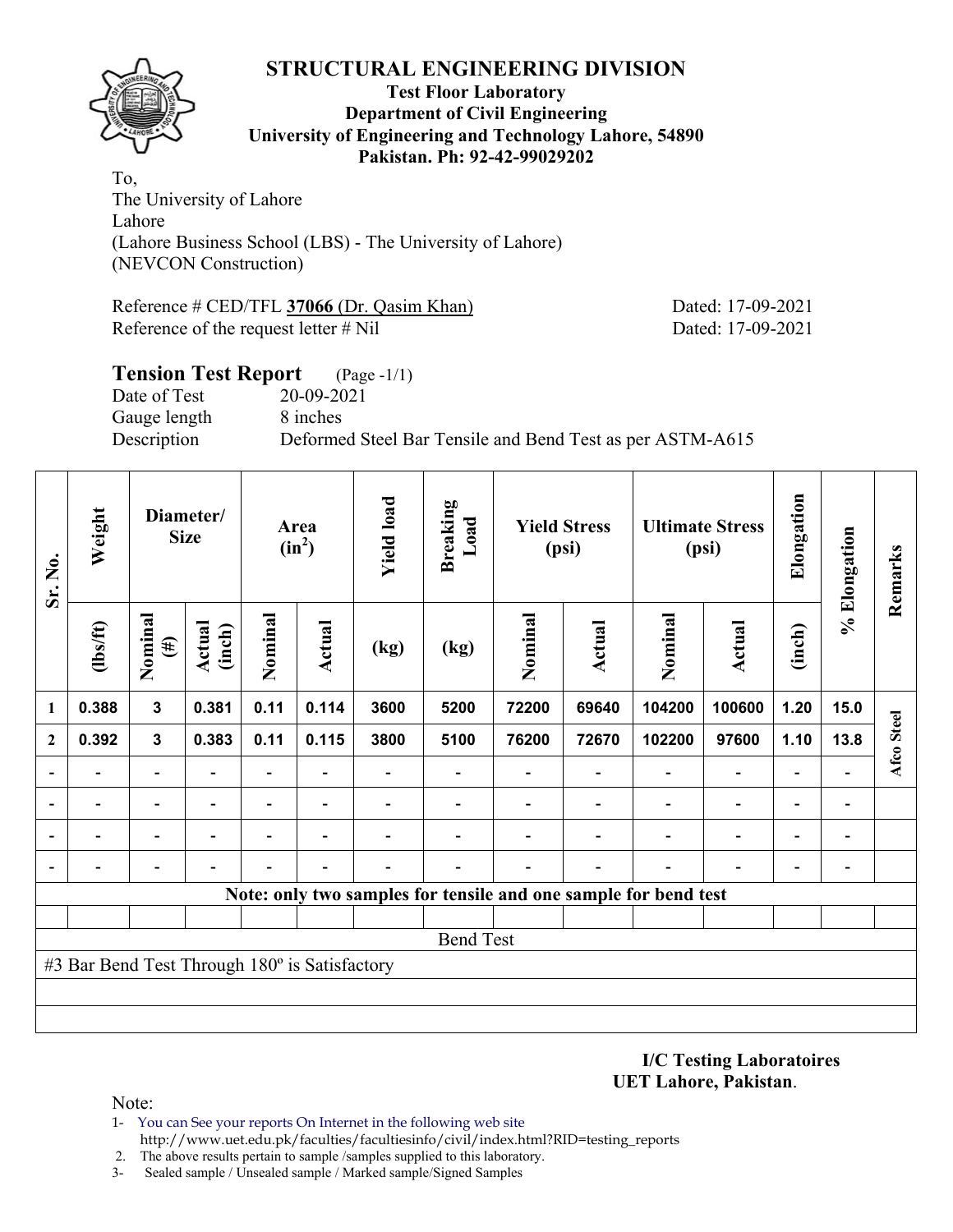### **Test Floor Laboratory Department of Civil Engineering University of Engineering and Technology Lahore, 54890 Pakistan. Ph: 92-42-99029202**

To,

Resident Engineer, CGUU

AZ Engineering Associates, Sialkot

Construction of Building for Government College Woman University Sialkot on Acquired Piece of Land Sialkot, (Group No. 1, Natural Science Block & Admin Block)

Reference # CED/TFL **37067** (Dr. Qasim Khan) Dated: 17-09-2021 Reference of the request letter # RE/AZ/GCWUS/SKT/407 Dated: 08-09-2021

# **Tension Test Report** (Page -1/1)

Date of Test 20-09-2021 Gauge length 8 inches

Description Deformed Steel Bar Tensile and Bend Test as per ASTM-A615

| Sr. No.      | Weight                                        |                          | Diameter/<br><b>Size</b> |                          | Area<br>$(in^2)$ | <b>Yield load</b> | <b>Breaking</b><br>Load |                                                                 | <b>Yield Stress</b><br>(psi) |                          | <b>Ultimate Stress</b><br>(psi) | Elongation               | % Elongation                 | Remarks                |
|--------------|-----------------------------------------------|--------------------------|--------------------------|--------------------------|------------------|-------------------|-------------------------|-----------------------------------------------------------------|------------------------------|--------------------------|---------------------------------|--------------------------|------------------------------|------------------------|
|              | (1bs/ft)                                      | Nominal<br>$(\#)$        | <b>Actual</b><br>(inch)  | Nominal                  | Actual           | (kg)              | (kg)                    | Nominal                                                         | Actual                       | Nominal                  | <b>Actual</b>                   | (inch)                   |                              |                        |
| 1            | 0.365                                         | $\mathbf 3$              | 0.369                    | 0.11                     | 0.107            | 3300              | 4700                    | 66200                                                           | 67870                        | 94200                    | 96700                           | 1.10                     | 13.8                         |                        |
| $\mathbf{2}$ | 0.373                                         | $\mathbf{3}$             | 0.374                    | 0.11                     | 0.110            | 3600              | 4900                    | 72200                                                           | 72360                        | 98200                    | 98500                           | 1.10                     | 13.8                         | Kamran<br><b>Steel</b> |
|              |                                               | $\overline{\phantom{0}}$ |                          | $\overline{\phantom{0}}$ |                  |                   |                         |                                                                 |                              | $\overline{\phantom{0}}$ | $\overline{\phantom{a}}$        |                          |                              |                        |
|              |                                               |                          |                          |                          |                  |                   |                         |                                                                 |                              |                          | $\blacksquare$                  | $\overline{\phantom{0}}$ | $\overline{a}$               |                        |
|              |                                               |                          |                          |                          |                  |                   |                         |                                                                 |                              |                          | $\blacksquare$                  | $\overline{\phantom{0}}$ | $\qquad \qquad \blacksquare$ |                        |
|              |                                               |                          |                          |                          |                  |                   |                         |                                                                 |                              |                          |                                 |                          | $\overline{a}$               |                        |
|              |                                               |                          |                          |                          |                  |                   |                         | Note: only two samples for tensile and one sample for bend test |                              |                          |                                 |                          |                              |                        |
|              |                                               |                          |                          |                          |                  |                   |                         |                                                                 |                              |                          |                                 |                          |                              |                        |
|              |                                               |                          |                          |                          |                  |                   | <b>Bend Test</b>        |                                                                 |                              |                          |                                 |                          |                              |                        |
|              | #3 Bar Bend Test Through 180° is Satisfactory |                          |                          |                          |                  |                   |                         |                                                                 |                              |                          |                                 |                          |                              |                        |
|              |                                               |                          |                          |                          |                  |                   |                         |                                                                 |                              |                          |                                 |                          |                              |                        |
|              |                                               |                          |                          |                          |                  |                   |                         |                                                                 |                              |                          |                                 |                          |                              |                        |

**I/C Testing Laboratoires UET Lahore, Pakistan**.

Note:

1- You can See your reports On Internet in the following web site http://www.uet.edu.pk/faculties/facultiesinfo/civil/index.html?RID=testing\_reports

2. The above results pertain to sample /samples supplied to this laboratory.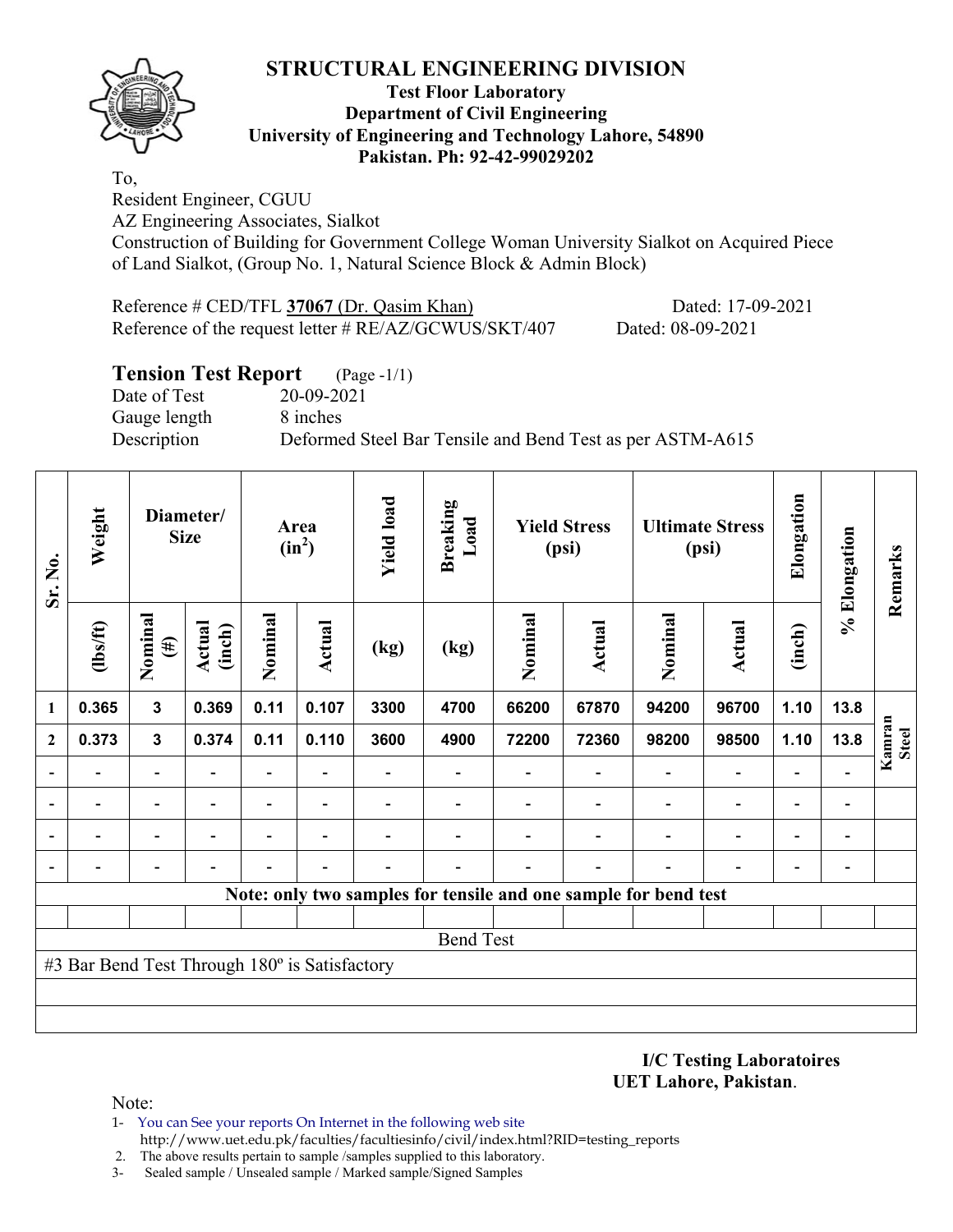

**Test Floor Laboratory Department of Civil Engineering University of Engineering and Technology Lahore, 54890 Pakistan. Ph: 92-42-99029202** 

To, M/S Style Textile (Pvt) Ltd Lahore (Style Raiwind)

Reference # CED/TFL **37068** (Dr. Qasim Khan) Dated: 17-09-2021 Reference of the request letter # 1960/09/2021 Dated: 03-09-2021

# **Tension Test Report** (Page -1/2)

Date of Test 20-09-2021 Gauge length 8 inches

Description Deformed Steel Bar Tensile and Bend Test as per ASTM-A615

| Sr. No.                  | Weight   |                          | Diameter/<br><b>Size</b><br>(mm) |                | Area<br>$(in^2)$         | <b>Yield load</b>                                   | <b>Breaking</b><br>Load |         | <b>Yield Stress</b><br>(psi) |                                                                 | <b>Ultimate Stress</b><br>(psi) | Elongation               | % Elongation   | Remarks |
|--------------------------|----------|--------------------------|----------------------------------|----------------|--------------------------|-----------------------------------------------------|-------------------------|---------|------------------------------|-----------------------------------------------------------------|---------------------------------|--------------------------|----------------|---------|
|                          | (1bs/ft) | Nominal                  | Actual                           | Nominal        | Actual                   | (kg)                                                | (kg)                    | Nominal | Actual                       | Nominal                                                         | Actual                          | (inch)                   |                |         |
| 1                        | 0.392    | 10                       | 9.73                             | 0.12           | 0.115                    | 4000                                                | 6100                    | 73487   | 76480                        | 112067                                                          | 116700                          | 0.60                     | 7.5            |         |
| $\mathbf{2}$             | 0.397    | 10                       | 9.79                             | 0.12           | 0.117                    | 5000                                                | 6400                    | 91858   | 94450                        | 117579                                                          | 120900                          | 0.70                     | 8.8            |         |
|                          |          | $\overline{a}$           |                                  |                |                          |                                                     |                         |         |                              |                                                                 | $\overline{a}$                  | -                        |                |         |
| $\overline{\phantom{a}}$ | Ξ.       | $\overline{\phantom{a}}$ | $\overline{\phantom{a}}$         | Ξ.             | $\overline{\phantom{a}}$ |                                                     |                         |         | $\overline{\phantom{a}}$     | $\blacksquare$                                                  | $\overline{\phantom{a}}$        | $\overline{\phantom{a}}$ | $\blacksquare$ |         |
|                          | Ξ.       | $\overline{\phantom{0}}$ | ۰                                | $\blacksquare$ | $\blacksquare$           |                                                     |                         |         |                              | $\overline{\phantom{0}}$                                        | $\overline{\phantom{a}}$        | $\overline{\phantom{a}}$ | $\blacksquare$ |         |
| $\blacksquare$           |          | $\overline{\phantom{0}}$ | $\blacksquare$                   | $\blacksquare$ | $\blacksquare$           |                                                     |                         |         | $\overline{\phantom{0}}$     | $\overline{\phantom{0}}$                                        | $\overline{a}$                  | $\overline{\phantom{0}}$ |                |         |
|                          |          |                          |                                  |                |                          |                                                     |                         |         |                              | Note: only two samples for tensile and one sample for bend test |                                 |                          |                |         |
|                          |          |                          |                                  |                |                          |                                                     |                         |         |                              |                                                                 |                                 |                          |                |         |
|                          |          |                          |                                  |                |                          |                                                     | <b>Bend Test</b>        |         |                              |                                                                 |                                 |                          |                |         |
|                          |          |                          |                                  |                |                          | 10mm Dia Bar Bend Test Through 180° is Satisfactory |                         |         |                              |                                                                 |                                 |                          |                |         |
|                          |          |                          |                                  |                |                          |                                                     |                         |         |                              |                                                                 |                                 |                          |                |         |
|                          |          |                          |                                  |                |                          |                                                     |                         |         |                              |                                                                 |                                 |                          |                |         |

**I/C Testing Laboratoires UET Lahore, Pakistan**.

Note:

1- You can See your reports On Internet in the following web site http://www.uet.edu.pk/faculties/facultiesinfo/civil/index.html?RID=testing\_reports

2. The above results pertain to sample /samples supplied to this laboratory.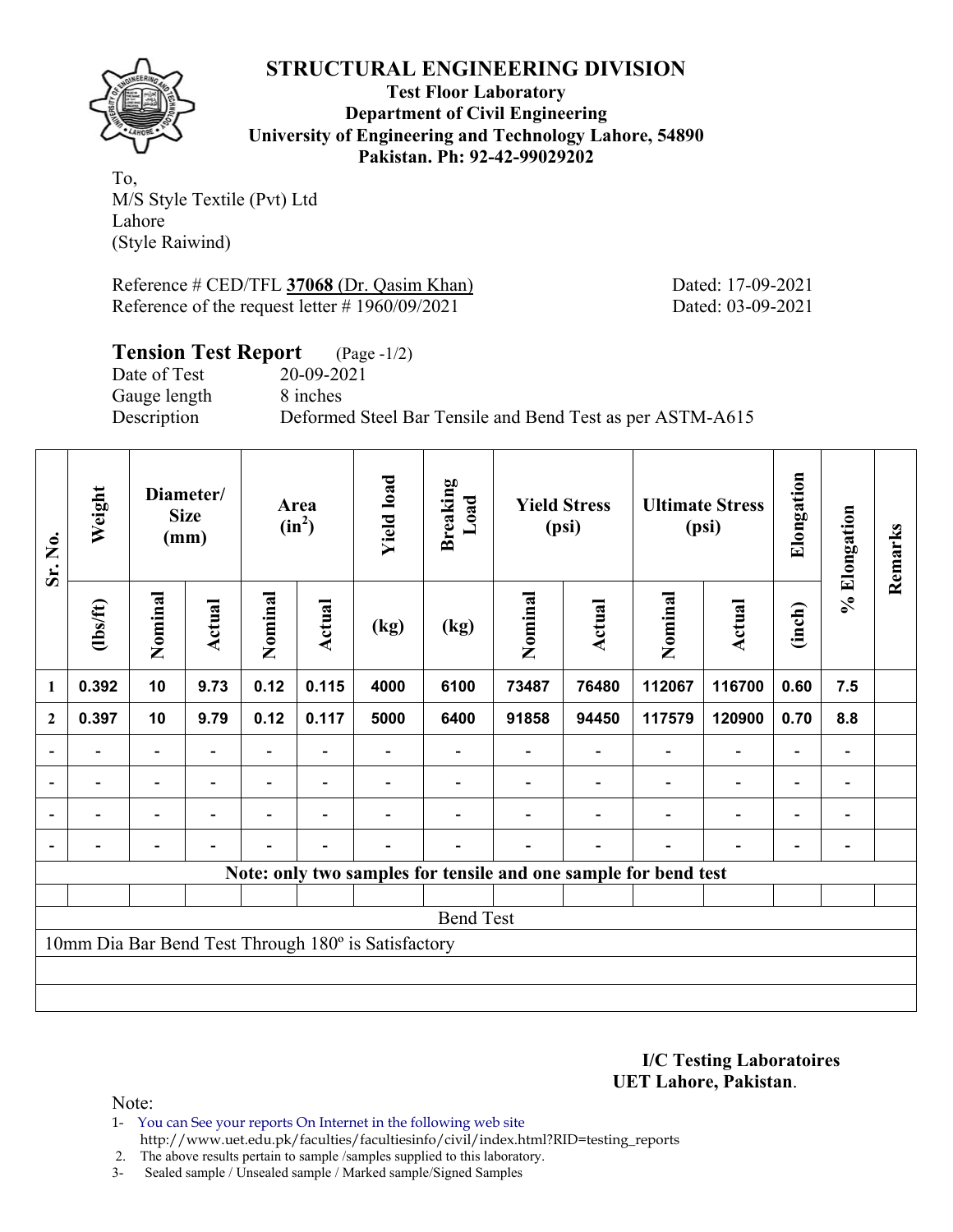

**Test Floor Laboratory Department of Civil Engineering University of Engineering and Technology Lahore, 54890 Pakistan. Ph: 92-42-99029202** 

To, M/S Style Textile (Pvt) Ltd Lahore (Style SAP PH3 Project)

Reference # CED/TFL **37068** (Dr. Qasim Khan) Dated: 17-09-2021 Reference of the request letter # Nil Dated: 17-09-2021

# **Tension Test Report** (Page -2/2) Date of Test 20-09-2021 Gauge length 8 inches Description Deformed Steel Bar Tensile and Bend Test as per ASTM-A615

| Sr. No.                  | Weight                   |                          | Diameter/<br><b>Size</b><br>(mm) |         | Area<br>$(in^2)$         | <b>Yield load</b>                                   | Breaking<br>Load                                                |         | <b>Yield Stress</b><br>(psi) |         | <b>Ultimate Stress</b><br>(psi) | Elongation               | % Elongation                 | Remarks |
|--------------------------|--------------------------|--------------------------|----------------------------------|---------|--------------------------|-----------------------------------------------------|-----------------------------------------------------------------|---------|------------------------------|---------|---------------------------------|--------------------------|------------------------------|---------|
|                          | $\frac{2}{10}$           | Nominal                  | <b>Actual</b>                    | Nominal | <b>Actual</b>            | (kg)                                                | (kg)                                                            | Nominal | Actual                       | Nominal | <b>Actual</b>                   | (inch)                   |                              |         |
| $\mathbf{1}$             | 0.416                    | 10                       | 10.02                            | 0.12    | 0.122                    | 3900                                                | 5100                                                            | 71650   | 70290                        | 93696   | 92000                           | 1.10                     | 13.8                         |         |
| $\overline{2}$           | 0.416                    | 10                       | 10.02                            | 0.12    | 0.122                    | 3900                                                | 5000                                                            | 71650   | 70290                        | 91858   | 90200                           | 1.10                     | 13.8                         |         |
| $\overline{\phantom{0}}$ |                          |                          |                                  |         |                          |                                                     |                                                                 |         |                              |         |                                 |                          |                              |         |
| $\overline{\phantom{a}}$ | $\overline{\phantom{a}}$ | $\overline{\phantom{a}}$ | $\overline{\phantom{0}}$         |         |                          |                                                     |                                                                 |         | $\blacksquare$               |         | $\overline{\phantom{a}}$        | $\overline{\phantom{a}}$ | $\overline{\phantom{a}}$     |         |
| $\overline{\phantom{0}}$ |                          | $\overline{\phantom{0}}$ |                                  |         |                          |                                                     |                                                                 |         | $\blacksquare$               |         | $\overline{\phantom{a}}$        | $\overline{\phantom{0}}$ | $\overline{\phantom{0}}$     |         |
|                          |                          | $\overline{\phantom{0}}$ |                                  |         | $\overline{\phantom{0}}$ |                                                     |                                                                 |         | $\overline{\phantom{0}}$     |         | $\overline{\phantom{0}}$        | $\overline{\phantom{0}}$ | $\qquad \qquad \blacksquare$ |         |
|                          |                          |                          |                                  |         |                          |                                                     | Note: only two samples for tensile and one sample for bend test |         |                              |         |                                 |                          |                              |         |
|                          |                          |                          |                                  |         |                          |                                                     |                                                                 |         |                              |         |                                 |                          |                              |         |
|                          |                          |                          |                                  |         |                          |                                                     | <b>Bend Test</b>                                                |         |                              |         |                                 |                          |                              |         |
|                          |                          |                          |                                  |         |                          | 10mm Dia Bar Bend Test Through 180° is Satisfactory |                                                                 |         |                              |         |                                 |                          |                              |         |
|                          |                          |                          |                                  |         |                          |                                                     |                                                                 |         |                              |         |                                 |                          |                              |         |
|                          |                          |                          |                                  |         |                          |                                                     |                                                                 |         |                              |         |                                 |                          |                              |         |

**I/C Testing Laboratoires UET Lahore, Pakistan**.

- 1- You can See your reports On Internet in the following web site http://www.uet.edu.pk/faculties/facultiesinfo/civil/index.html?RID=testing\_reports
- 2. The above results pertain to sample /samples supplied to this laboratory.
- 3- Sealed sample / Unsealed sample / Marked sample/Signed Samples